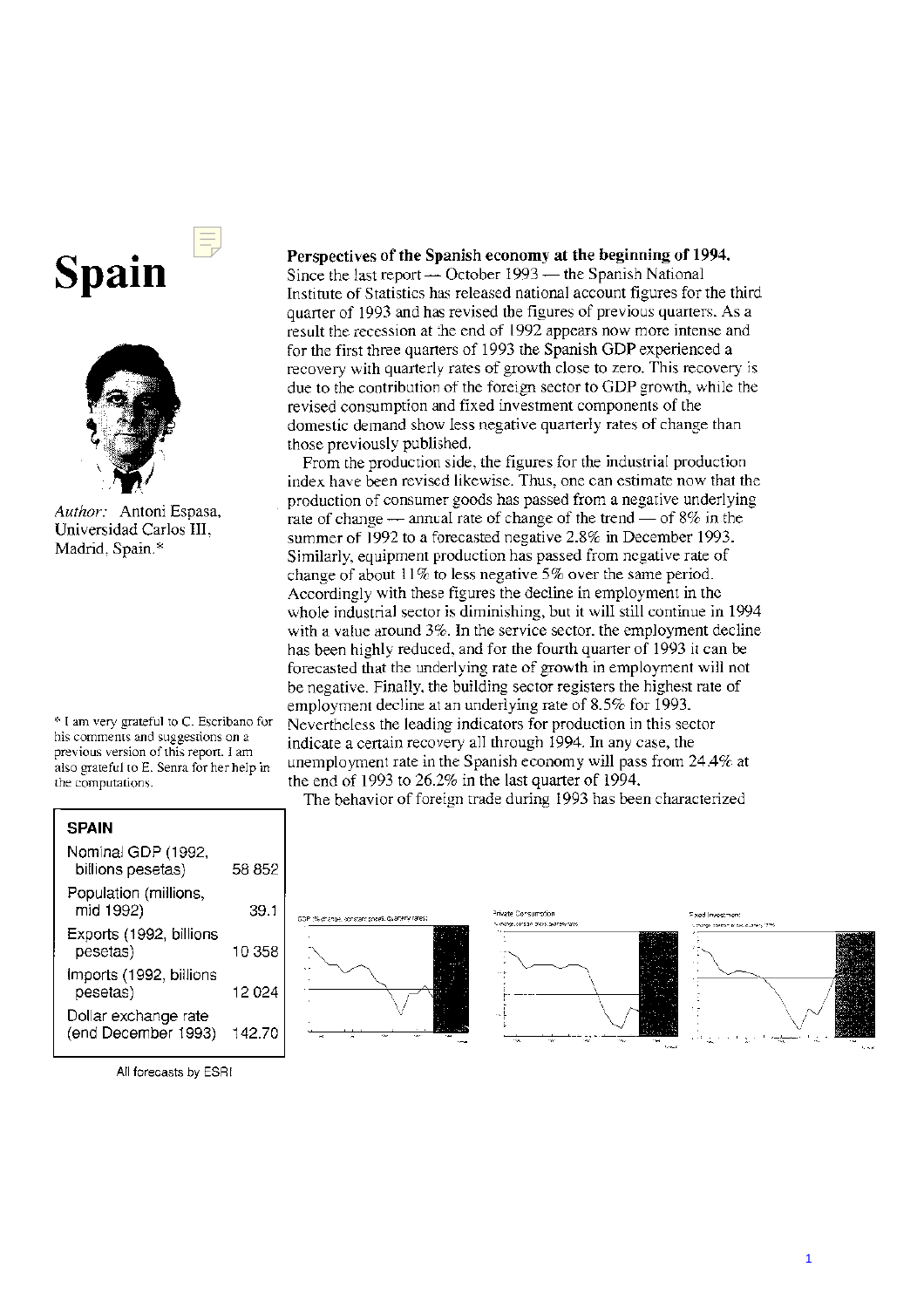by solid growth of nominal exports, which is expected to continue in 1994. Thus the underlying rate of growth in 1994 for exports of goods will be about 12%. On the other hand, nominal imports of goods were still decreasing at the beginning of 1993, with a possible recovery later. Accordingly, with the provisional published figures, this recovery is huge, but all figures corresponding to 1993 could be deeply revised, because with the abolition of customs inside the European Union the measurement of imports has experienced great problems, and not all of them have been adequately solved. In any case, taking into consideration the evolution of prices, the foreign sector has had an important positive contribution to GDP growth in 1993.

Unfortunately the contribution of the foreign sector has been diminishing over 1993, partly due to a less stagnant economy and also to the evolution of relative prices with other countries. In that sense, the underlying rate of growth of the consumer price index has been quite stable during 1993, oscillating around 4.6%. This level in the underlying rate of growth of the CPI is made up by an underlying inflation around  $4\%$  in the good markets and near 7% in the service market. The expansions for 1994 are more uncertain than usual due to the difficulty in forecasting the increases in wages and productivity, however it can be said that it is unlikely that the annual rate of growth of the CPI in December 1994 would be less than 4%. With this rate of inflation the competitiveness of Spanish goods and services will be reduced during 1994. At the same time a vigorous export sector and an incipient mild recovery in domestic demand will induce a sustained positive rate of growth for real imports.

The above consideration led to the macroeconomic forecasts for 1993 and 1994 shown in the table. This table indicates that domestic demand has been very depressed during 1993, registering a decline of

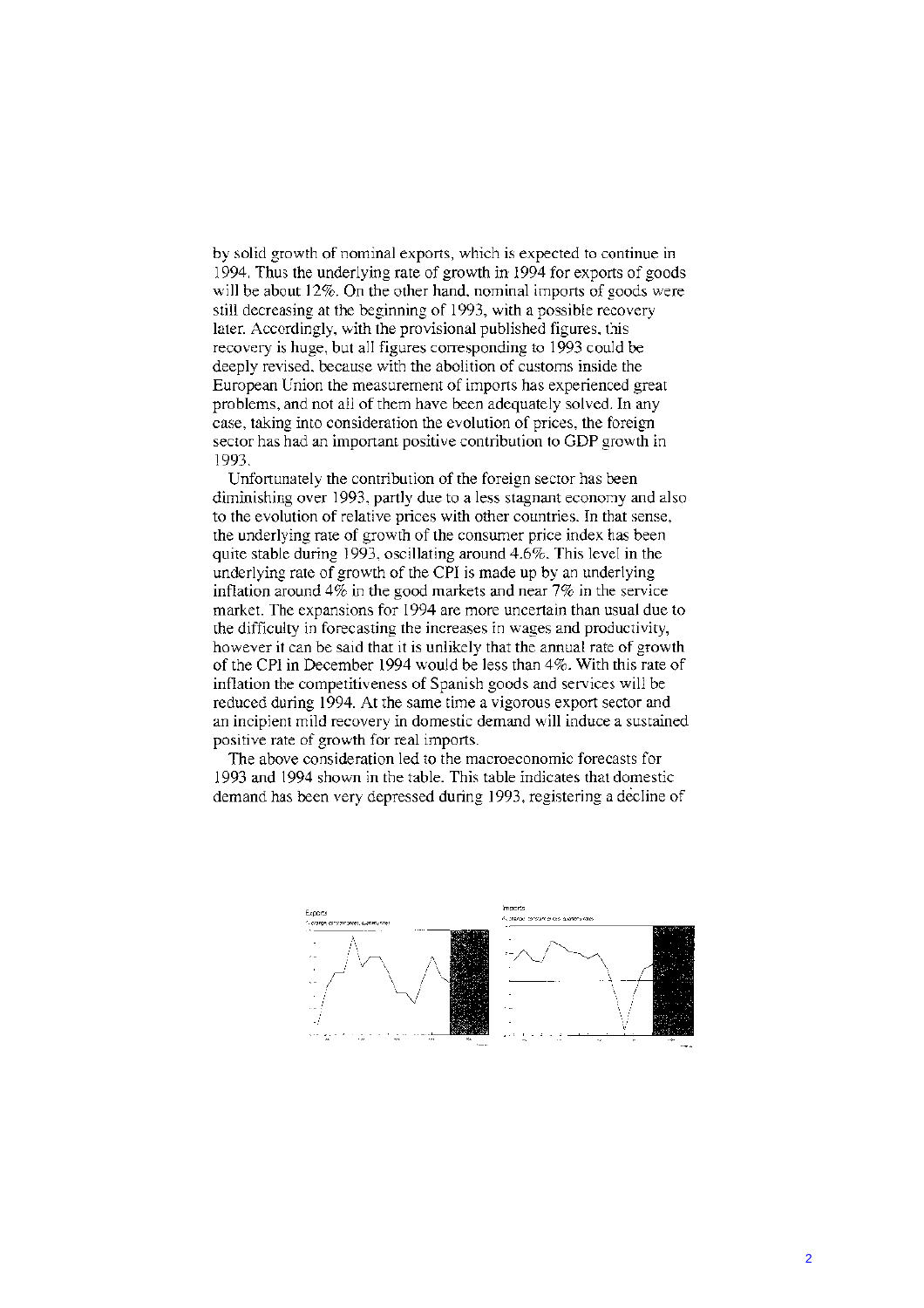$3.1\%$  in its annual average level. On the other hand, foreign trade on goods and services has contributed more than two percentage points to the growth of the Spanish economy and as a result the forecast for GDP points to a fall of 1%. Corresponding with the table, during 1993 both consumption and investment have decreased. The predictions for 1994 indicate a mild recovery of investment throughout the year to end up with an average annual rate of growth of  $0.4\%$ . On the other hand the recovery of consumption will be smaller and it will not take place from the beginning of 1994. Consequently its annual rate of change for this year will still be negative  $(-0.6\%)$ . All this will cause the annual average domestic demand to decrease by 0.2%. The table also shows that the contribution of the foreign sector to economic growth is declining along these two years, and for the annual average of 1994 will just be over a half of a percentage point. All this implies that for 1994 the rate of growth of GDP will be very modest, around  $0.4\%$ .

The figures in the table illustrate how much the recovery of the Spanish economy depends on the foreign sector. However, once the economy starts to recover, more imports are needed to attend production and if the terms of trade move against the Spanish commodities the decline of the contribution of the foreign trade to economic growth can be greater than the contribution from the incipient growth shown by domestic demand. In this case, the whole process of recovery could be aborted. Therefore, the control of inflation in 1994 seems particularly important. At this moment, the available inflation forecasts are over 4%, which, given the published forecasts for other countries, must be taken as the maximum inflation rate that the Spanish economy could afford in 1994, without stopping the mild recovery which is forecasted for the year. On the contrary, if all the economic agents associate possible improvements in their incomes with gains in productivity in their corresponding institutions, the inflation rate could be lower and economic growth greater and much sounder. An inflation rate significantly higher than 4% will probably push the Spanish economy into a longer recession.

The forecasts given for 1994 include a modest but continuous growth in investment. In order to achieve this, the evolution of the real interest rates and expectations and confidence in the Spanish economy play an important role. For these expectations, the economic policy implemented by the government is going to be important. In that sense, one observes that the public deficit for 1993 will be no less than 7.2% of GDP, which means that the net increment of public debt in 1993 is going to be more than three times the corresponding increment in 1992. It is true that with this growth of public debt the Treasury's recourse has been reduced by 1344.6 billions pesetas but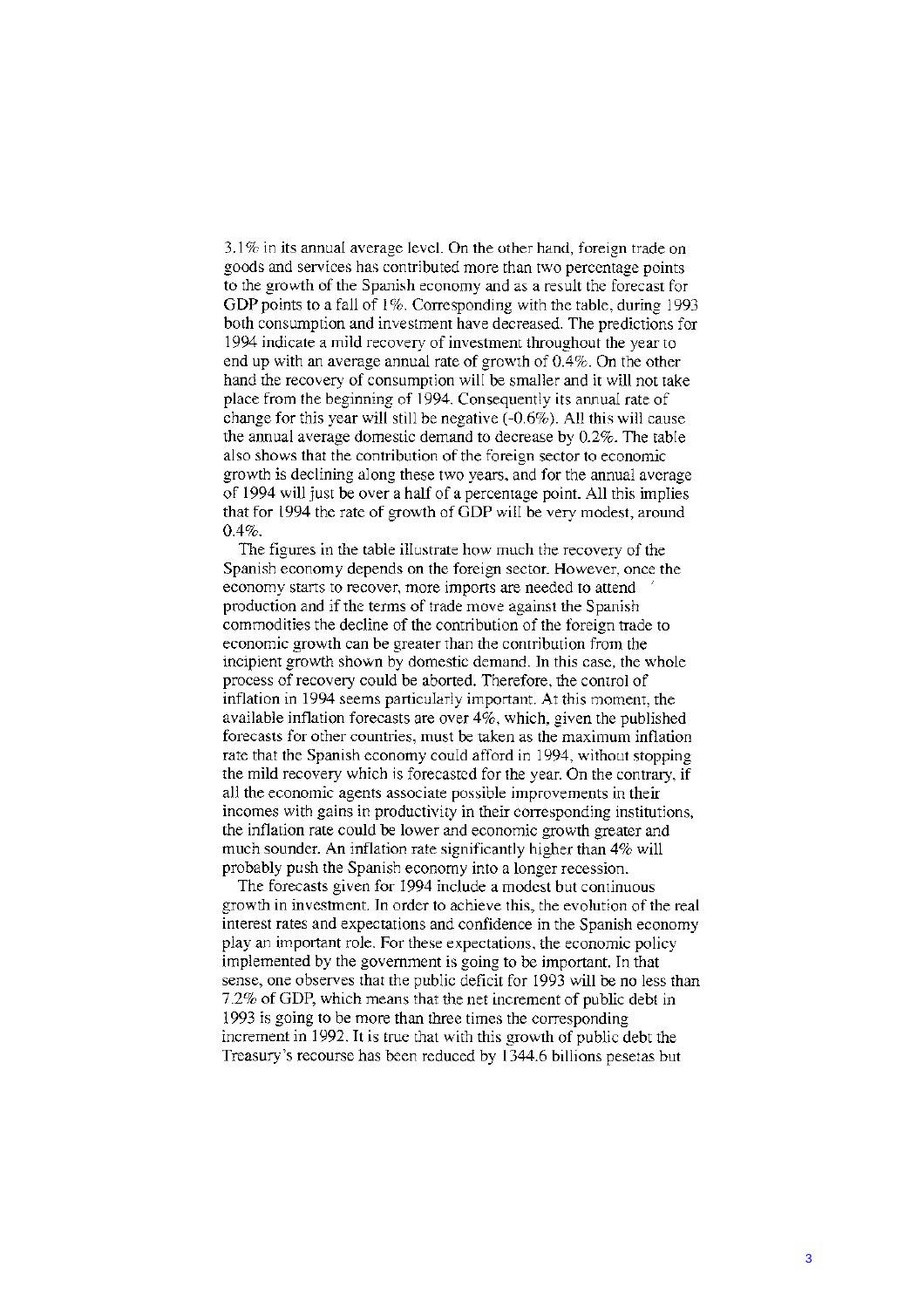even taking this into account, the debt net increment would still be more than double that in 1992. The budget for 1994 includes a public deficit of 6.7%, which incorporates a considerable increase in investment expenses. This public investment is necessary to reduce costs in running Spanish economic activity and therefore it could help in pushing the recovery. But at the same time it is necessary for the public deficit to be well within 6.7% of GDP at the end of 1994, in order to avoid excessive pressures on financial markets which will prevent a reduction of interest rates.

The fulfillment of this public deficit objective is not going to be easy, but it must be one of the highest priorities for the economic authorities. This achievement will not only help in the evolution of interest rates but will also improve the confidence of foreign investors on the Spanish economy. As a matter of fact the reduction in interest rates is not only important on itself, but also because it is an indicator that some disequilibrium of the Spanish economy is in the way of being cured. The recent financial problems of Banesto, and the solution given, will certainly have an important impact on interest rates.

|                                             |     | Quarterly rates (a)<br>1993<br>1994 |                                    |                  |                           |               | Annual rates<br>1992 1993 1994 |               |                    |                                   |             |
|---------------------------------------------|-----|-------------------------------------|------------------------------------|------------------|---------------------------|---------------|--------------------------------|---------------|--------------------|-----------------------------------|-------------|
|                                             | I   | Ш                                   | Ш                                  | IV               | $\mathbf{I}$              | Ш             | IV                             | IV            |                    |                                   |             |
|                                             |     |                                     |                                    | (f)              | (f)                       | (f)           | (f)                            | (f)           |                    | (f)                               | $^{(f)}$    |
| Private                                     |     |                                     |                                    |                  |                           |               |                                |               |                    |                                   |             |
| consumption                                 |     |                                     | $-0.7$ $-0.8$ $-0.3$ $-0.4$ $-0.1$ |                  |                           | 0             | 0.2                            | $0.4^{\circ}$ | -2.1               |                                   | $1.9 - 0.6$ |
| Public                                      |     |                                     |                                    |                  |                           |               |                                |               |                    |                                   |             |
| consumption                                 | 0.5 | 0                                   | 0.7                                |                  | $0.1 - 1.0 - 0.3$         |               | 0.0                            |               | $0.2 \quad 3.8$    |                                   | $1.8 - 0.8$ |
| Fixed investment -2.1 -2.5 -1.3 .           |     |                                     |                                    | 0.1              | 0.3                       | 0.9           | 0.9                            |               | $1.0 - 3.9 - 9.4$  |                                   | 0.4         |
| machinery and                               |     |                                     |                                    |                  |                           |               |                                |               |                    |                                   |             |
| equipment                                   |     |                                     | $-4.4$ $-3.5$ $-1.4$               | 0.0              | 0.4                       | 0.8           | 1.0                            |               | $1.0 - 2.5 - 15.2$ |                                   | 0.1         |
| construction                                |     | $-0.8 - 2.0 - 1.3$                  |                                    | 0.2 <sub>2</sub> | 0.2                       | 0.9           | 0.8                            |               | $1.0 - 4.8 - 5.8$  |                                   | 0.5         |
| Domestic demand 1.4 - 0.7 - 0.1 - 0.2 - 0.4 |     |                                     |                                    |                  |                           | $0.2^{\circ}$ | 0.4                            | 0.6           |                    | $1.1 - 3.1$                       | $-0.2$      |
| Exports of goods                            |     |                                     |                                    |                  |                           |               |                                |               |                    |                                   |             |
| and services                                |     | $1.6$ 2.0                           | $1.6$ 1.5 1.6                      |                  |                           | 1.8           | 1.8                            | 1.6           | 6.7                | 6.1                               | 6.8         |
| Imports of goods                            |     |                                     |                                    |                  |                           |               |                                |               |                    |                                   |             |
| and services                                |     | $-3.6 - 1.0$                        | $0.8$ 1.2 0.8                      |                  |                           |               | $1.0 \quad 1.0$                |               |                    | $1.2\quad 6.6\quad -3.7\quad 3.4$ |             |
| GDP at market                               |     |                                     |                                    |                  |                           |               |                                |               |                    |                                   |             |
| prices                                      |     | $-0.1 - 0.1$                        |                                    |                  | $0.1 - 0.2 - 0.2$ 0.4 0.6 |               |                                | 0.7           |                    | $0.8 - 1.0$                       | 0.4         |
| $(a)$ not annualized rates $(f)$ forecasts  |     |                                     |                                    |                  |                           |               |                                |               |                    |                                   |             |